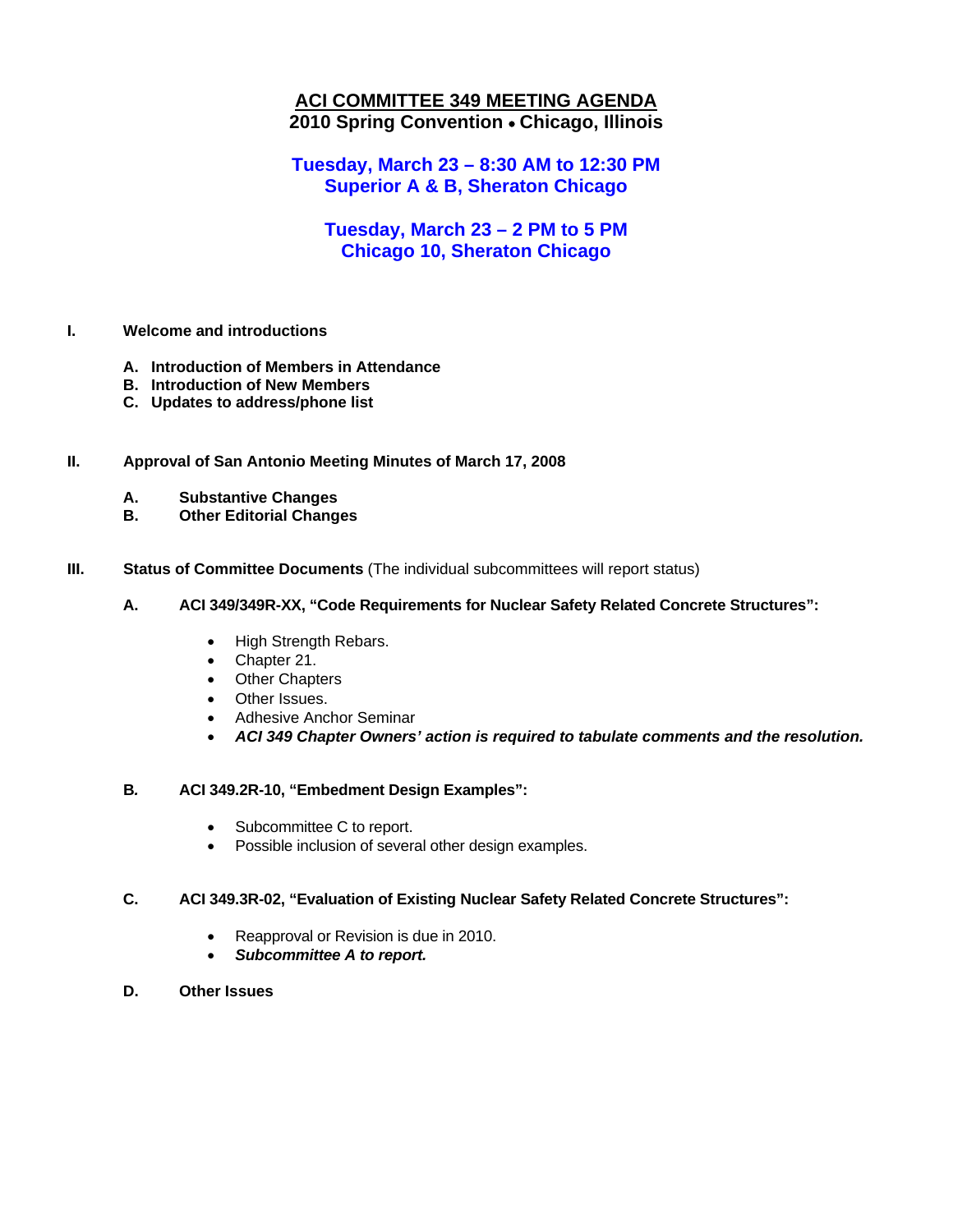- **IV. Subcommittee Reports** 
	- **A. Combined Subcommittees A & B** 
		- **1. Status of Resolution of Outstanding Issues**
		- **2. High Strength Reinforcement**
		- **3. Chapter 21**
		- **4. New Business**
	- **B. Subcommittee C** 
		- **1. Status of Resolution of Outstanding Issues**
		- **2. New Business**
	- **C. TAC Contact presentation**
- **V. New Business**
	- **A. Meeting Times for Pittsburgh, PA Convention**
	- **B. Other New Business for Committee 349**
- **VI. Adjournment**

### **ACI 349 Sub Committee A (Materials): Partha Ghosal & Sub Committee B (Design) : Adeola Adediran 2010 Spring Convention** • **Chicago, Illinois**

### **Monday, March 22 - 2 PM to 5 PM COLUMBUS A & B, SHERATON, CHICAGO**

| 1. | Call to Order – Introductions of All Attendees                                                                  |      |  |
|----|-----------------------------------------------------------------------------------------------------------------|------|--|
| 2. | Approval of New Orleans, LA, Meeting, November 17, 2009                                                         | 2:15 |  |
|    | <b>Subcommittee A</b>                                                                                           |      |  |
| 3. | Ballot Status and Resolution - Chapter 1 Thru Chapter 6,<br><b>Chapter 20, Appendix E Discussion</b><br>$\circ$ | 2:20 |  |
| 4. | ACI 349.3R-02 Reapproval                                                                                        | 3:20 |  |
|    | <b>BREAK</b>                                                                                                    | 3.30 |  |